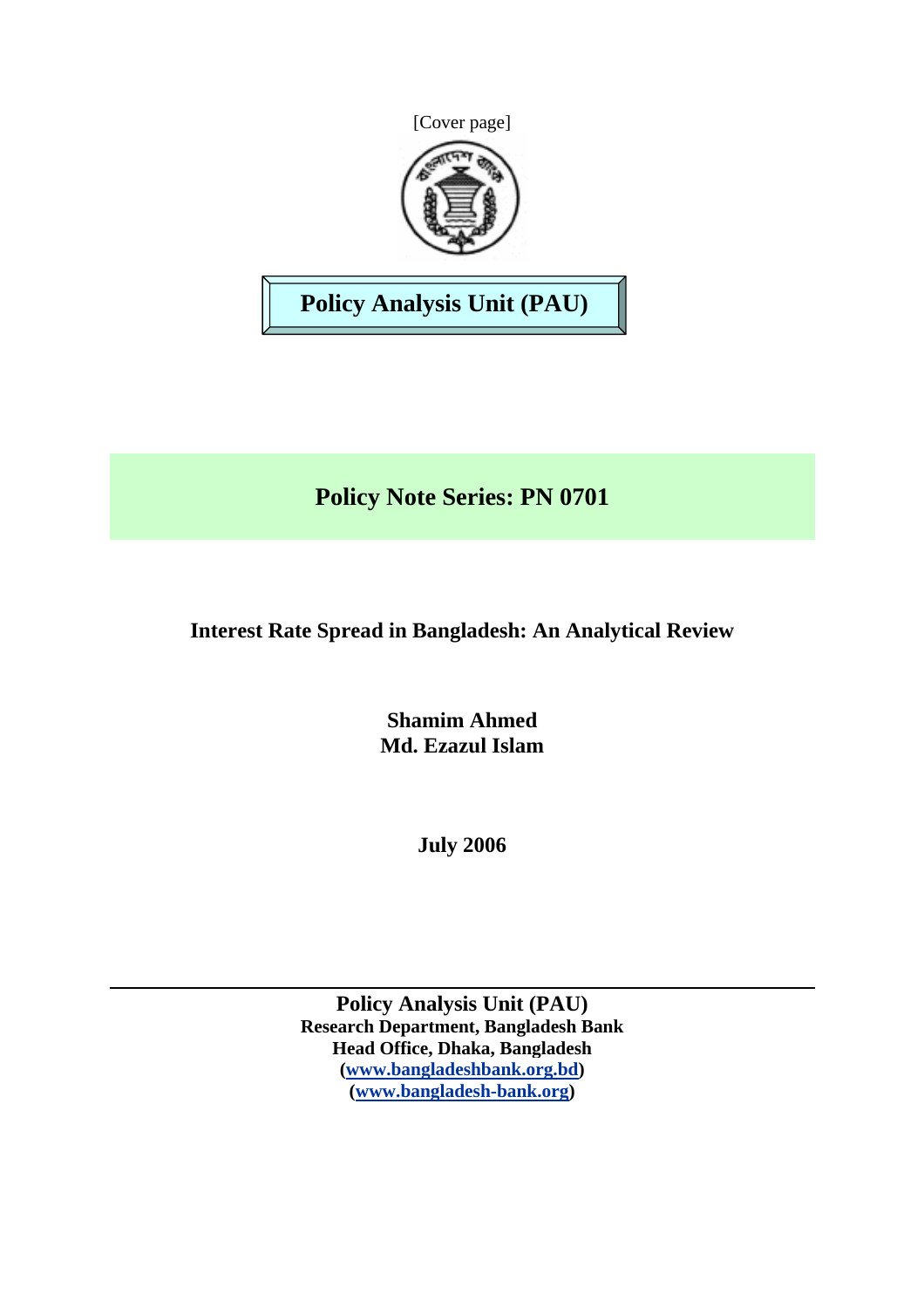

**Policy Analysis Unit\* (PAU)** 

# **Policy Note Series: PN 0701**

# **Interest Rate Spread in Bangladesh: An Analytical Review**

# **Shamim Ahmed Md. Ezazul Islam**

# **Research Economist, Policy Analysis Unit Research Department Bangladesh Bank**

# **July 2006**

# **Copyright © 2006 by Bangladesh Bank**

*\* The Bangladesh Bank (BB), in cooperation with the World Bank Institute (WBI), has formed the Policy Analysis Unit (PAU) within its Research Department in July 2005. The aim behind this initiative is to upgrade the capacity for research and policy analysis at BB. As part of its mandate PAU will prepare and publish, among other, several Policy Notes on macroeconomic issues every quarter. The precise topics of these Notes are chosen by the Resident Economic Adviser in consultation with the senior management of the Bangladesh Bank. These papers are primarily intended as background documents for the policy guidance of the senior management of BB. Neither the Board of Directors nor the management of the Bangladesh Bank, nor WBI, nor any agency of the Government of Bangladesh or the World Bank Group necessarily endorses any or all of the views expressed in these papers. The latter reflect the judgment based on professional analysis carried out by the staff of the Policy Analysis Unit, and hence the usual caveat as to the veracity of research reports applies.*

**[An electronic version of this paper is available at [www.bangladeshbank.org.bd](http://www.bangladeshbank.org.bd/research/pau.html)]**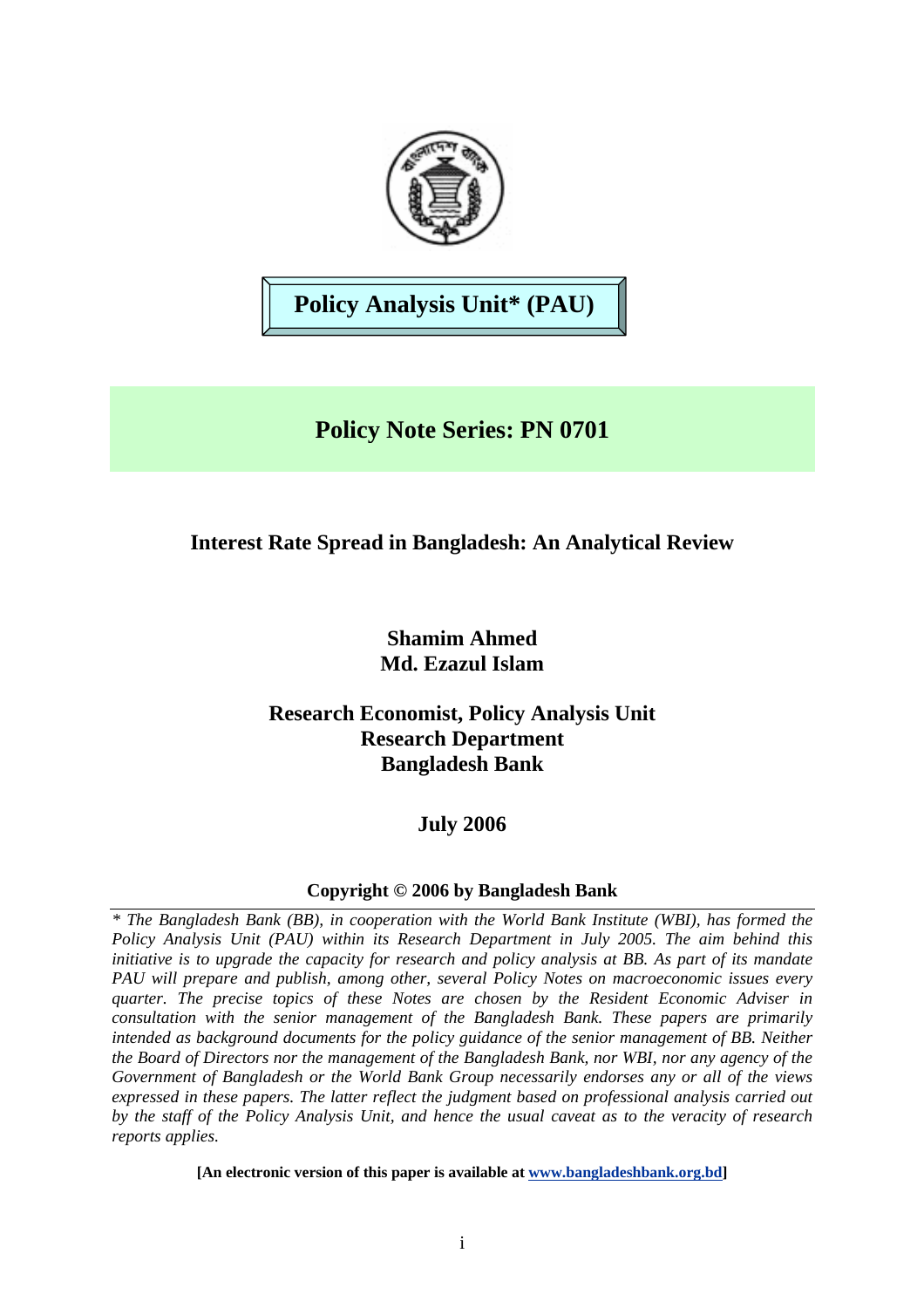#### **Interest Rate Spread in Bangladesh: An Analytical Review**

#### **Shamim Ahmed & Md. Ezazul Islam**[∗](#page-2-0)

July 2006

#### **Abstract**

Lower *spread* is a vital indicator of the efficiency and competition in the financial system and conducive to higher economic growth of a country via investment spending. In Bangladesh, the *spread* in the banking sector has been persistently high over the years. The inefficiency originated from the government's 'interventionist policies' of the past and inadequate technical skills in the arena of risk and portfolio management, which caused the high *spread* in the banking system. If this situation continues indefinitely, private sector investment may be jeopardized. Therefore, lowering of the high banking *spread* would require substantial improvement in the current situation of limited competition, overstaffing, high administrative costs, the burden of NPLs, and above all, congruence between monetary and fiscal policy stances.

 $\overline{a}$ 

<span id="page-2-0"></span><sup>∗</sup> Research Economist, Policy Analysis Unit (PAU), Research Department, Bangladesh Bank. The authors would like to thank World Bank Institute (WBI) Resident Economic Adviser at the Bangladesh Bank Prof. Syed M. Ahsan for his helpful suggestions and comments.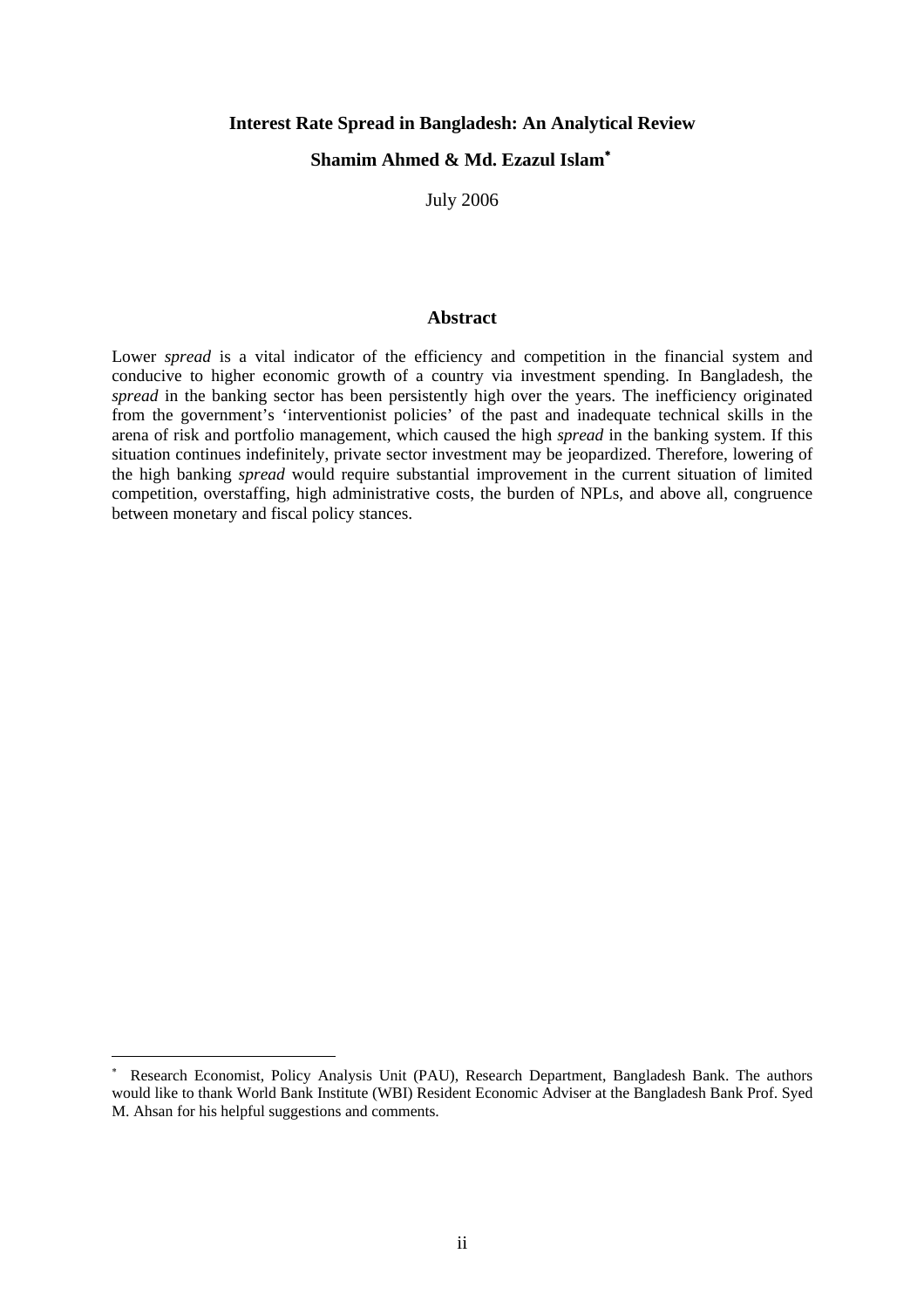### **Interest Rate Spread in Bangladesh: An Analytical Review**

### **Shamim Ahmed & Md. Ezazul Islam**

# **1. Introduction**

Lower financial intermediation cost is a vital indicator of the efficiency and competition in the financial system and conducive to higher economic growth of a country via investment spending. In this connection, interest rate *spread* characterizes a critical feature of the financial intermediation process in the economy. It is basically the difference between weighted average lending and deposit rates, a crude measure of the cost of efficient resource intermediation in the financial system. Historically, least developed countries (LDCs) with financial market imperfections have been characterized by higher *spreads* due to factors such as absence of competition, burden of non-performing loans (NPLs), high administrative costs, etc.<sup>1</sup>

To reduce the financial intermediation cost and achieve higher economic growth, the developing countries of Latin America (e.g., Argentina, Brazil, Mexico, Columbia, Chile, and Uruguay) and Asia (e.g., Malaysia, Indonesia, Philippines, South Korea, Thailand, India, Pakistan, and Sri Lanka) have implemented various Financial Sector Reform Programs (FSRPs) beginning from the mid-1970s. In this regard, Bangladesh is not an exception which initiated the FSRP in the early 1990s. One of the objectives of this comprehensive program was to provide a better return on deposits and create conditions for the efficient allocation of credit in the financial market by moving towards a market based interest rate regime from an administered regime (Islam and Begum, 2004). This paper explains the persistently high *spread* even in the currently liberalized regime. Besides, it examines the likely modality (e.g., relative scope of monetary policy tools vis-à-vis medium term public borrowing) by which high *spread* is maintained in the banking system on the basis of empirical research.

# **2. Evolution of Interest Rate Policy**

# **2.1 Past Regime**

 $\overline{a}$ 

Immediately after independence in 1971, Bangladesh Bank (BB) adopted an administered interest rate policy which continued to the end of 1980s. The whole objective of this comprehensive policy of controls on the level as well as the structure of interest rates was to limit the cost of financial intermediation with a view to enforcing a reasonable structure of lending and deposit rates both generally as well as that directed to priority sectors. In practical terms the interest rates were generally kept at a low level in the 1970s; indeed rates on fixed deposits (except for FY76 and FY77) were below the rate of inflation. Consequently, the real rates of return on term deposits were negative in most of the years during this decade. Besides, the *spread* between lending and deposits rates remained about 7-percent on average over the same period. Considering sustained negative real rates on deposits over the years, in October 1980, BB revised upward the nominal rates on term deposits in order to correct the situation. As a result, the nominal rates on deposit were kept at a higher level during the 1980s. However, this rate increase was not fully in line with the changes in inflation rates, causing real rates on deposits to be negative again for most of the 1980s (except for FY89). During the 1980s, generally, more and more exceptions were introduced or special lending categories were identified for directed credit. Therefore, the interest rate as well as the credit structure was

<span id="page-3-0"></span><sup>1</sup> High *spreads* are unfavourable for the economy since these indicate institutional inefficiencies or a certain degree of monopoly power on the part of financial intermediaries. Conversely, too low *spreads* are unlikely to be sustainable in the absence of an adequate non-interest income, and thereby, putting pressure on the intermediaries' investment fund base and render them vulnerable to shocks (Islam and Begum, 2004).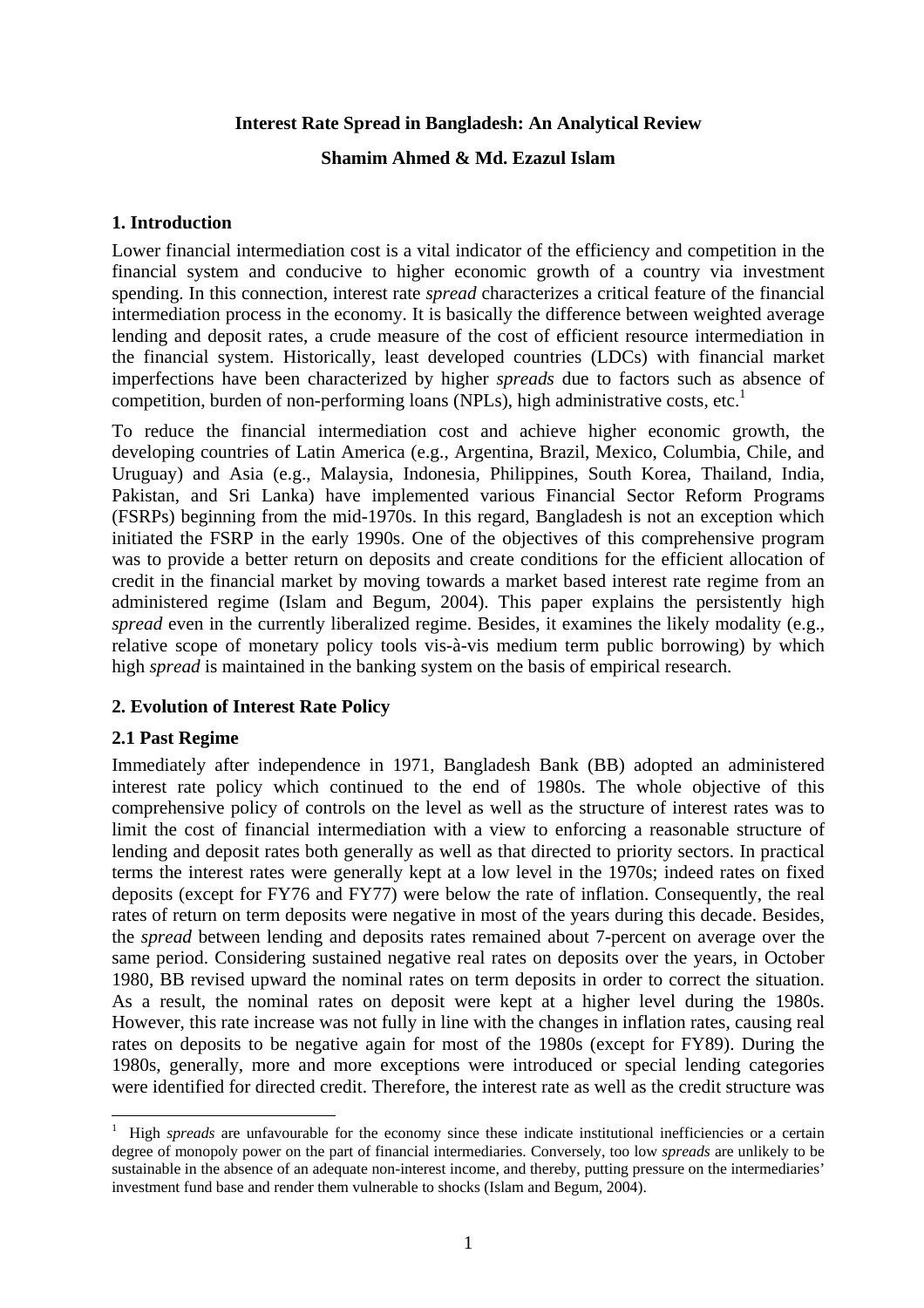distorted and competition was totally absent; allocation of resources was therefore inefficient in the banking system reflected by the large *spread* of about 6-percent on average between borrowing and lending rates in the decade.

In view of the shortcomings of the administered interest rates and to reduce financial intermediation cost, a market oriented interest rate policy was introduced in January 1990 under the FSRP. Initially, interest rate bands were established for 11 exhaustive categories determined by the government. For lending below a *shadow market rate* determined by BB, the government paid subsidies to the scheduled banks, mainly nationalized commercial banks (NCBs), thus making these transparent (Islam and Begum, 2004). The reform measures in general allowed scheduled banks to freely set both lending and deposit rates as long as they remained within the bands determined by BB. However, a floor and ceiling for savings and fixed deposit were established. At that time the directed lending regime was redesigned; BB initiated a rediscount facility essentially for lending to the scheduled banks at a uniform rate, thereby replacing the entire menu of refinance rates. In 1992, the prescribed bands for lending rate were removed from all but three sectors, namely agriculture, export and small-industry sectors. Floors on savings and fixed deposit were continued but ceilings were removed. In 1997, the floor rates of deposits were also removed. Finally, in August 1999, interest band on agriculture and small and medium enterprises (SMEs) loans were also removed. It is important to mention that even after all of these policy changes, the *spread* between lending and deposits rates remained about 7-percent on average during the 1990s.

# **2.2 Current Regime**

Although most of the formal restrictions on the interest rate have been removed by the late 1990's, lending and deposit rates are still not fully responsive to the market conditions. One major shortcoming here is the continuation of directed lending to certain sectors (especially state owned enterprise (SOE) in energy and civil aviation) which are mediated by NCBs, as well as more generally at the government owned specialized banks (SBs). Of course, it is the mandate of BB to influence lending and deposit rates in the desired direction through the monetary policy instruments such as open market operations (including repo and reverse-repo auctions), setting of the bank rate, statutory liquidity ratio (SLR), cash reserve requirement (CRR), and the like. But, these polices have had an uncertain impact on the structure of borrowing and lending rates prevailing in the financial system.

In the recent Bangladesh experience, public (non-bank) borrowing through the National Savings Directorate (NSD) certificates has served as a source of an occasional shock to the credit market equilibrium. Historically these instruments offer non-market rates of return to depositors, and thus whenever the NSD rates are re-evaluated by Ministry of Finance (MOF), the market experiences a jolt. Subsequent adjustments in the structure of deposit rates (and thus lending rate as well) reverberate throughout the financial system until a new equilibrium is reached. In this regard, empirical results reveal that over the past several years, the NSD rate as well as monetary policy instruments of BB have more or less influenced lending and deposit rates in the banking system (Annex Table).

The NSD rates were increased most recently in December 2005 by 1.5 percentage points. While deposits of less than six months (particular at foreign commercial banks (FCBs)) have yet to experience much of a general adjustment, those of six months and longer have gone up by at least one full percentage point at most banks. Private commercial banks (PCBs) appear to have raised deposit rates across the board.<sup>2</sup> While this may have helped to move the real deposit rate in the positive arena, but this has not been the motivating factor. During the first 5-

<span id="page-4-0"></span><sup>&</sup>lt;sup>2</sup> These statements are based on the *Economic Trends* (February/March, 2006).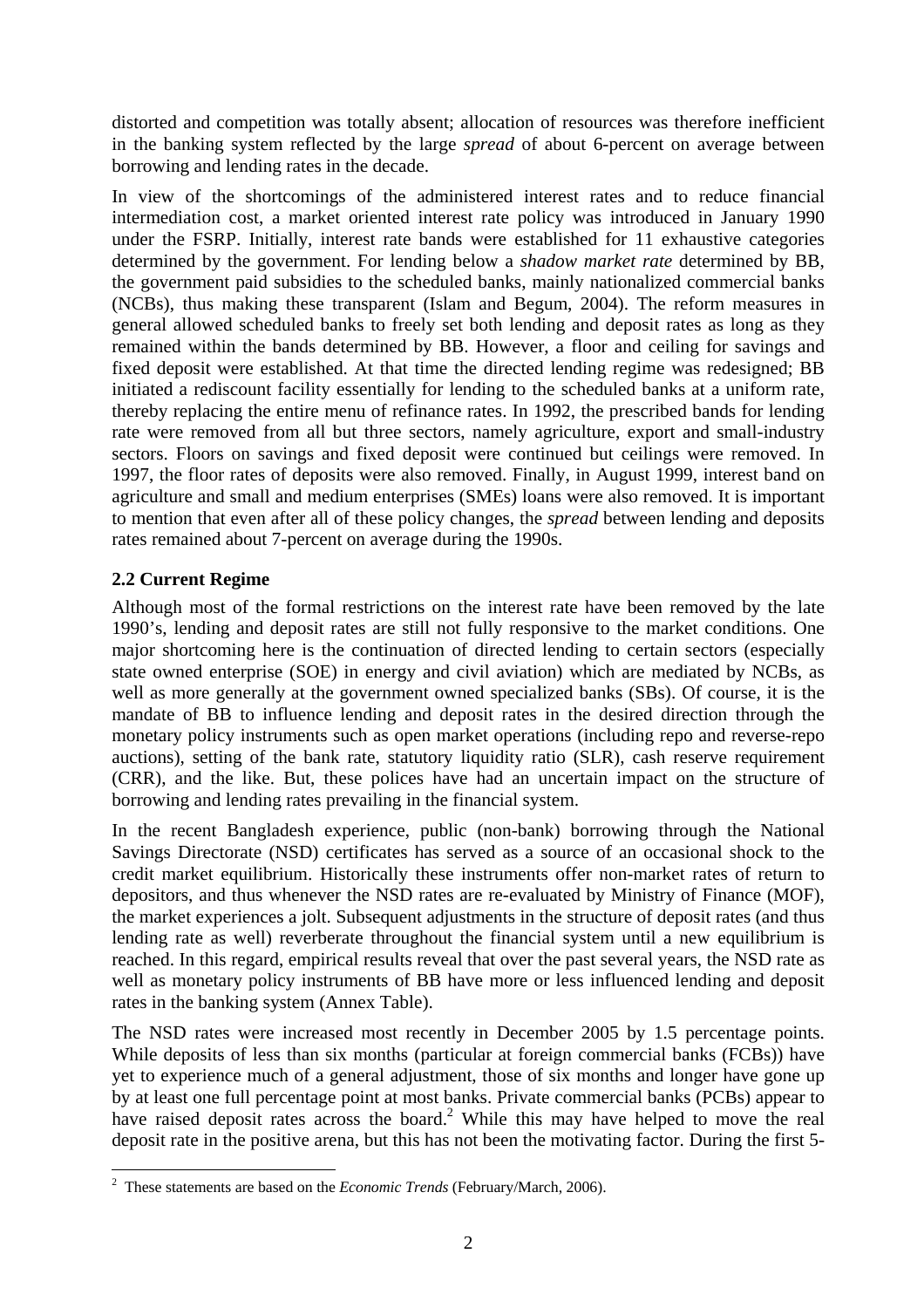months of FY06, the net sale of NSD certificates had been at BDT 5.66 billion as against 7.95 billion in FY05, about 29 percent less. Clearly an increase was necessary to induce sales. Question remains if the scale of the increase was necessary to induce the anticipated amount of additional borrowing. Ordinarily it would be expected that on account of the perceived low risk of investing in government issued instruments, the NSD certificates should attract sizeable investments if the offered rate were close to the rate prevailing in the banking system on deposits of comparable maturity. Presumably this practice will disappear once the borrowing requirements moderate.

### **3. Recent Persistence of High Spread**

### **3.1 Weighted Average Spread**

Table 1 illustrates the weighted average *spread* of all banks as well as sector wise behaviour of the *spread* pattern between June 2003 and March 2006. The *spread* for SBs has declined during FY04, but stabilising at about 4-percent over the past 12 months or so, the lowest *spread* among all the major bank groups in the country. Conversely, the *spread* for FCBs has gradually increased from the fourth quarter of FY04 for the next six quarters before easing a bit (but still in the 8-percnt range) in December 2005 and again increased above 8-percent in the third quarter of FY06. Moreover, it is the highest among all bank groups over the same period. Finally, while the *spread* had moderated for most of FY04, both PCBs and NCBs have followed a rather similar and stable path (i.e., about 6 percentage points) over the past seven quarters of so. While historically NCBs charged a slightly lower *spread* than PCBs, it is no longer so as of December 2005.

| <b>Ouarter</b> | <b>All Banks</b> | <b>NCBs</b> | <b>SBs</b> | <b>PCBs</b> | <b>FCBs</b> |
|----------------|------------------|-------------|------------|-------------|-------------|
| June '03       | 6.48             | 6.14        | 6.00       | 6.63        | 7.61        |
| September '03  | 6.23             | 5.90        | 5.67       | 6.45        | 7.43        |
| December '03   | 6.11             | 5.77        | 4.71       | 6.55        | 7.32        |
| March '04      | 5.40             | 4.79        | 4.29       | 5.89        | 6.94        |
| June $'04$     | 5.36             | 4.88        | 3.64       | 5.85        | 7.22        |
| September '04  | 5.22             | 4.70        | 3.66       | 5.67        | 7.36        |
| December '04   | 5.27             | 4.87        | 3.70       | 5.54        | 7.46        |
| March '05      | 5.16             | 4.80        | 3.66       | 5.29        | 7.82        |
| June $'05$     | 5.31             | 5.14        | 3.58       | 5.25        | 7.93        |
| September '05  | 5.24             | 5.08        | 3.56       | 5.10        | 8.34        |
| December '05   | 5.38             | 5.42        | 3.66       | 5.08        | 7.87        |
| March '06      | 5.34             | 5.26        | 3.34       | 5.22        | 8.25        |

**Table 1: Interest Rate Spread (quarterly weighted average in percent)** 

 *Note: In the above figure, Islamic banks (IBs) are also included in the PCBs group. Source: BB Quarterly (various issues) and authors' calculation.*

It is hard to compare the weighted average *spread* internationally as consistent data is not typically available for this indicator. In India, nominal prime lending rates of public sector banks and deposit rates of various maturities were within the range of 10.25 to 11.25 percent and 2.75 to 7-percent respectively during December 2005. India's *spread* had been the lowest in South Asia in 2005 (Table 2). In contrast, although Pakistan has the lowest lending and deposit rates in nominal terms as well as real terms among the South Asian countries starting from June 2003, the *spread* of the banking system however remains the highest in the region as the rate on deposit has been too low. The nominal lending and deposit rates in Sri Lanka have been the highest in the region since August 2005, therefore, the *spread* of the banking system remains in a high single digit. Though based on incomplete data, on the basis of the evidence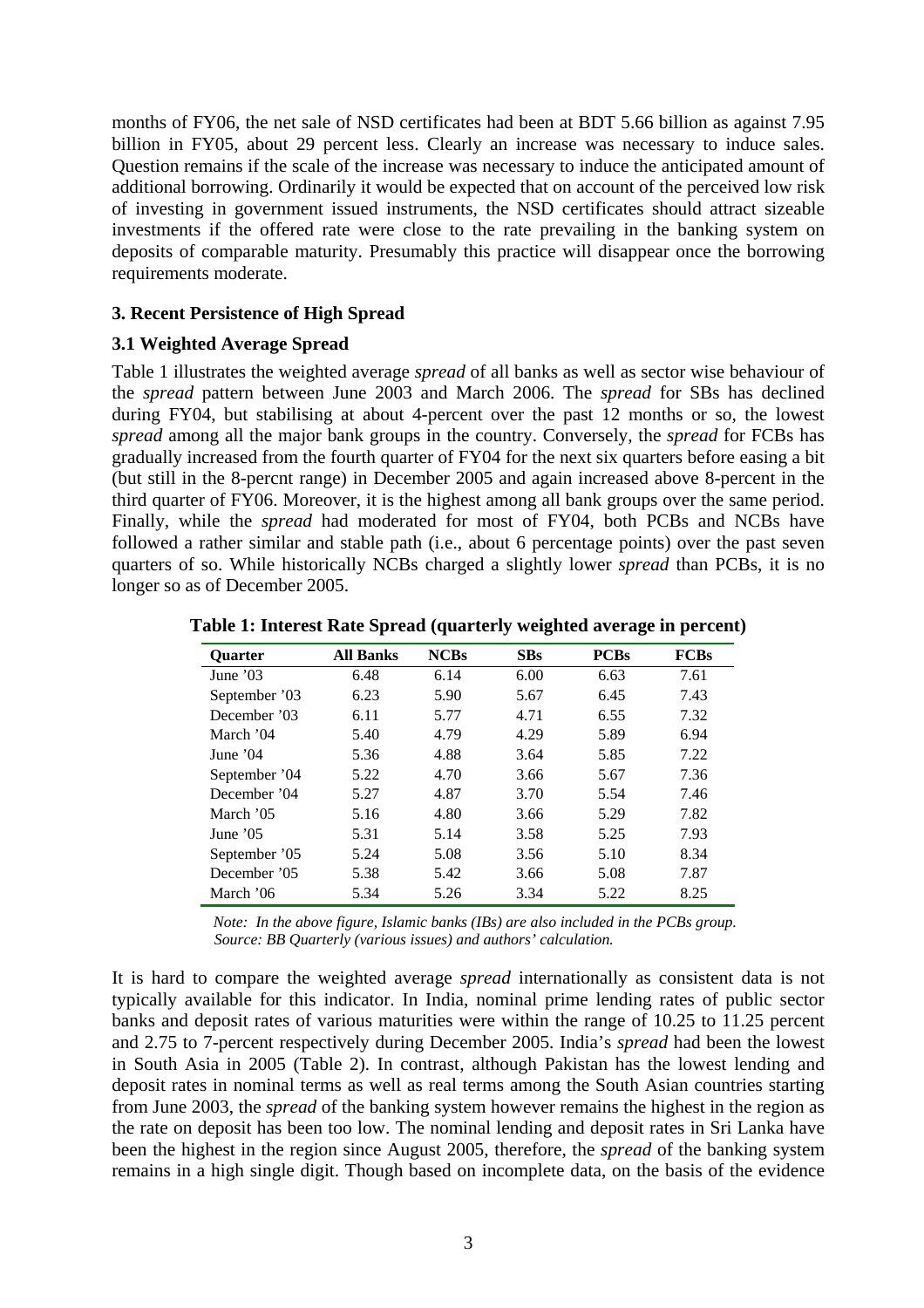cited above, the Bangladesh *spread* behaviour does not appear to be much of an outlier, though it is a good deal higher than that in India, which boasts as the more competitive of the banking systems in the region.

| Year | Pakistan | India | Sri Lanka | Bangladesh |
|------|----------|-------|-----------|------------|
| 2003 | 6.63     | 6.09  | 4.34      | 6.11       |
| 2004 | 6.33     | 5.17  | 4.4       | 5.27       |
| 2005 | 6.40     | 4.50  | 5.99      | 5.38       |

**Table 2: Interest Rate Spread in South Asia** 

 *Notes: 1. All the figures have been taken for the month of December in each period except the figure for Pakistan in 2005 has been taken for the month of June.* 

*2. For India, deposit and prime lending rates are the mid-points of the range where the rates relates to five major banks. Moreover, deposit rates are for more than one year maturity. Bangladesh, Pakistan, and Sri Lanka figures are weighted average.* 

*Source: Reserve Bank of India Bulletin (various issues), International Financial Statistics (2005), and authors' calculation.*

### **3.2 Net Interest Margin (NIM[\)3](#page-6-0)**

 $\overline{a}$ 

The figure in Table 3 indicates that while the overall pattern of the interest margin is comparable between Bangladesh and India, there are major differences along market segments. Given that reforms have been deep rooted in India, it would be particularly interesting to compare the PCB segment in the two countries, as they are generally free of pubic directives. While in Bangladesh the margin has declined in each year for both PCBs and FCBs, which is encouraging, by contrast there has been a shift up in the Indian figures across the board in 2004. Importantly the private banks (as well as FCBs) in India are seen to be more efficient than in Bangladesh. Though FCBs in both countries exhibit the highest *spread*, the figures in Bangladesh while having moderated dramatically in 2004, have been significantly higher than in India. It would be interest to see how the figure evolves in 2005, i.e., whether the 2004 decline was sustained or not. It would thus appear that there is room for efficiency gains via enhanced competition among PCB and FCBs.

|      |              | <b>Bangladesh</b> |            |      |                  |              |               | India        |             |
|------|--------------|-------------------|------------|------|------------------|--------------|---------------|--------------|-------------|
| Year | All          | <b>NCBs</b>       | <b>SBs</b> |      | <b>PCBs</b> FCBs | All          | <b>Public</b> | Private      | <b>FCBs</b> |
|      | <b>Banks</b> |                   |            |      |                  | <b>Banks</b> | <b>Banks</b>  | <b>Banks</b> |             |
| 2002 | 2.65         | 1.25              | 2.25       | 3.88 | 7.11             | 2.57         | 2.73          | 1.58         | 3.25        |
| 2003 | 2.70         | 1.47              | 1.48       | 3.71 | 6.76             | 2.48         | 2.52          | 1.96         | 3.36        |
| 2004 |              | 1.00              | 1.12       | 3.27 | 3.84             | 2.87         | 2.97          | 2.24         | 3.47        |

**Table 3: Net Interest Margin of Major Bank Groups: Comparison with India**[4](#page-6-1)

 *Note: Data for Bangladesh are at the end of December of respective years, while data for India are at the end of March of respective years.* 

*Source: Statistics Department and Off-site Department, Bangladesh Bank and Mohan (2005).* 

The overall pattern of NIM is driven by the robust figure for the public sector banks which still account for nearly 75 percent of banking assets in India, and which are on the whole rather profitable. In contrast the NCBs in Bangladesh exhibit low *spread* on account of various restrictions that are imposed on their priority lending as well as to the relevant interest rates

<span id="page-6-0"></span><sup>&</sup>lt;sup>3</sup> NIM is typically defined as the difference between 'interest expenses' and 'interest income' per unit of 'total bank assets'. This is believed to be an important an indicator of intermediation efficiency. In the wider banking literature, the alternative concept of NIM is more prevalent. <sup>4</sup>

<span id="page-6-1"></span><sup>&</sup>lt;sup>4</sup> The Bangladesh figures are similar to those reported by Mian (2004) though the latter uses a different methodology.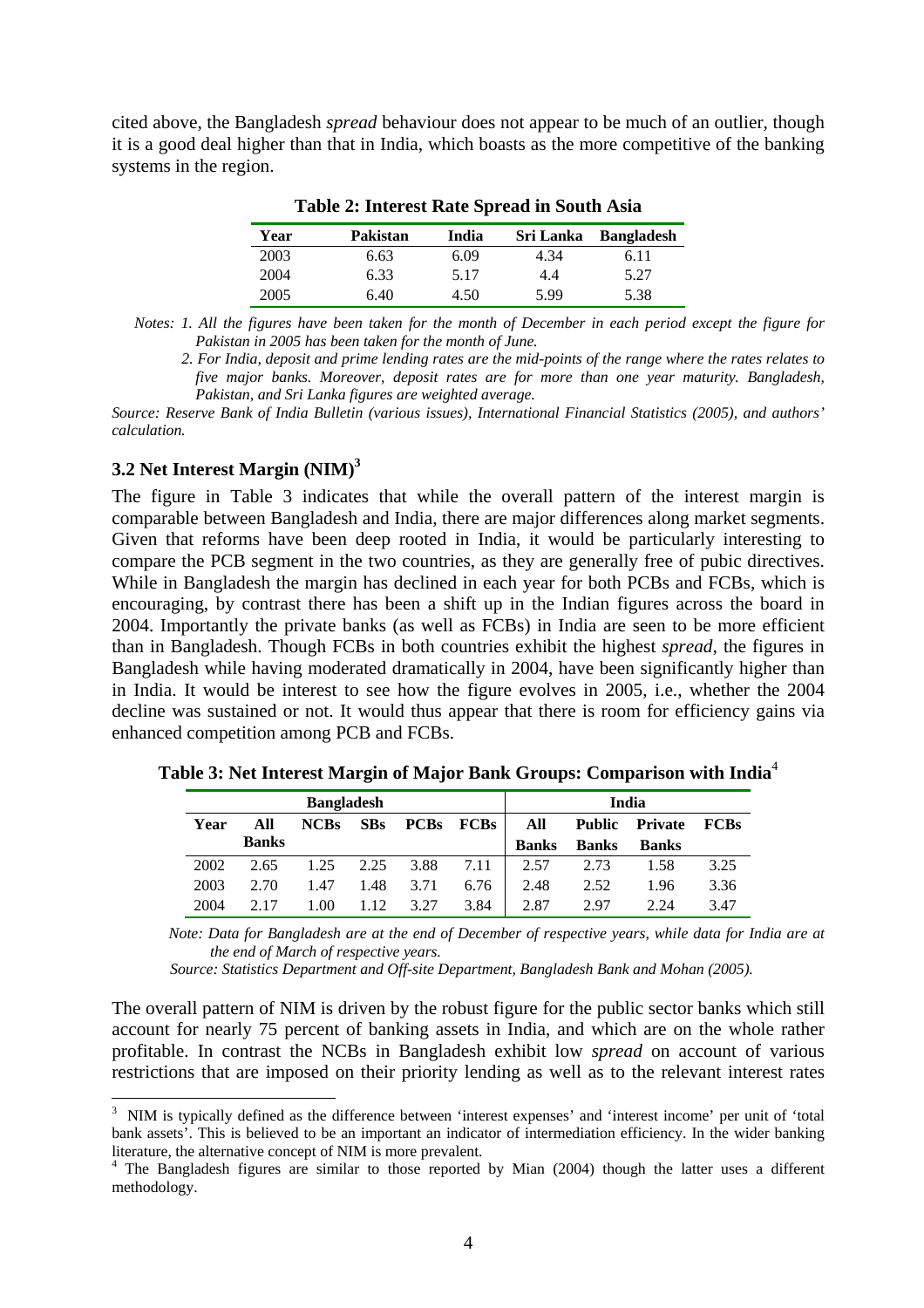they can charge of these clients. NIM behavior lends easily to an international comparison. Mohan (2005, p18) cites a set of figures for a number of countries which indicate that the *spreads* for 2003 was below 2-percent for both Thailand and China, and higher for Korea (2.5 percent), Philippines (2.3 percent) and Indonesia (4.22 percent). Thai figure primarily reflecting private banks can only be compared with that relevant to the private sector banks only (PCBs and FCBs in the present acronyms) in Bangladesh and India. Seen in this light the Bangladesh figures appear to be on the high side.

How high are these rates? This can only be known with precision if one knew the true costs of intermediation in the financial sector. Note that the figures in Table 4 are a mere fraction of the weighted average *spread* discussed above, and also below the NIM applicable for each bank group. Overall, however, these figures are lower than those in India (2.2 percent in 2004, and stable over the past decade).<sup>5</sup> Internationally China  $(1.01$  percent), Korea  $(1.38$  percent), Malaysia (1.61 percent), and Thailand (1.71 percent) yield lower costs than other Asian countries (Mohan, 2005, p18). Interestingly here Bangladesh comes out among the leaders, although not having access to the data behind the foreign figures the exact comparability remains to be further explored.

| in Bangladesh |                  |             |      |                |             |
|---------------|------------------|-------------|------|----------------|-------------|
| Year          | <b>All Banks</b> | <b>NCBs</b> | SBs  | <b>PCBs</b>    | <b>FCBs</b> |
| 2001          | 1.83             | ر ر. د      | 1.94 | Q <sub>2</sub> |             |

**Table 4: Costs of Intermediation (Operating Expenses as % of Total Assets)** 

| Year | <b>All Banks</b> | <b>NCBs</b> | <b>SBs</b> | <b>PCBs</b> | <b>FCBs</b> |
|------|------------------|-------------|------------|-------------|-------------|
| 2001 | l.83             | 1.53        | 1.94       | 1.93        | 3.21        |
| 2002 | .77              | 1.43        | 1.55       | 2.08        | 2.71        |
| 2003 | 1.92             | 1.58        | 1.88       | 2.14        | 2.72        |
| 2004 | l.87             | 1.54        | 1.91       | 2.06        | 2.49        |
| 2005 | .76              | 1.61        | 1.08       | 1.96        | 2.21        |

*Source: Bangladesh Bank Annual Report (various issues) and Off-site Supervision Department, Bangladesh Bank.*

#### **4. Causes and Consequences of the High Spread**

Before analysing the reasons behind the high *spread*, it is worth mentioning that SBs featuring a variety of government interventions are not meant to form an efficient and competitive financial sector, therefore, the analysis into the causes of high *spread* may largely ignore this segment of the market. Besides, for the present discussion it is also kept in the background that the deposit rate in the banking industry is sort of exogenous to the market due to public sector borrowing requirements via the NSD certificates and similar instruments offering non-market yields. In particular, empirical results presented in the Annex Table suggest that 3-year NSD rate-increase in general triggers shift in deposit rate (i.e., weighted average rate on all types of deposits), savings deposit rate and rate on fixed deposit with 1-year to less than 2-year maturity in the positive direction. In turn, deposit rate and quarterly import growth also influence lending rates offered by the scheduled banks. Apart from 3-year NSD rate, bank rate set by the BB has been generally successful in influencing deposit and savings deposit rates.<sup>[6](#page-7-1)</sup>

An interpretation of the persistence of high *spread* may therefore proceed as follows.

**a.** If the banking industry were believed competitive, the high *spread* would be indicative of high costs of intermediation. Here the high volume of NPL may figure as an explanation. Clearly high NPL faced by NCBs (and even higher by SBs) do not permit these institutions to

<span id="page-7-0"></span><sup>&</sup>lt;sup>5</sup> In the Indian case, all figures are close to each other across the bank groups, such that none of the figures fall below 2-percent (Mohan,  $2005$ , p12).

<span id="page-7-1"></span> $6\degree$  The other monetary policy instruments such as SLR, CRR, Treasury bill auctions have not been considered in the empirical estimation to keep the analysis simple.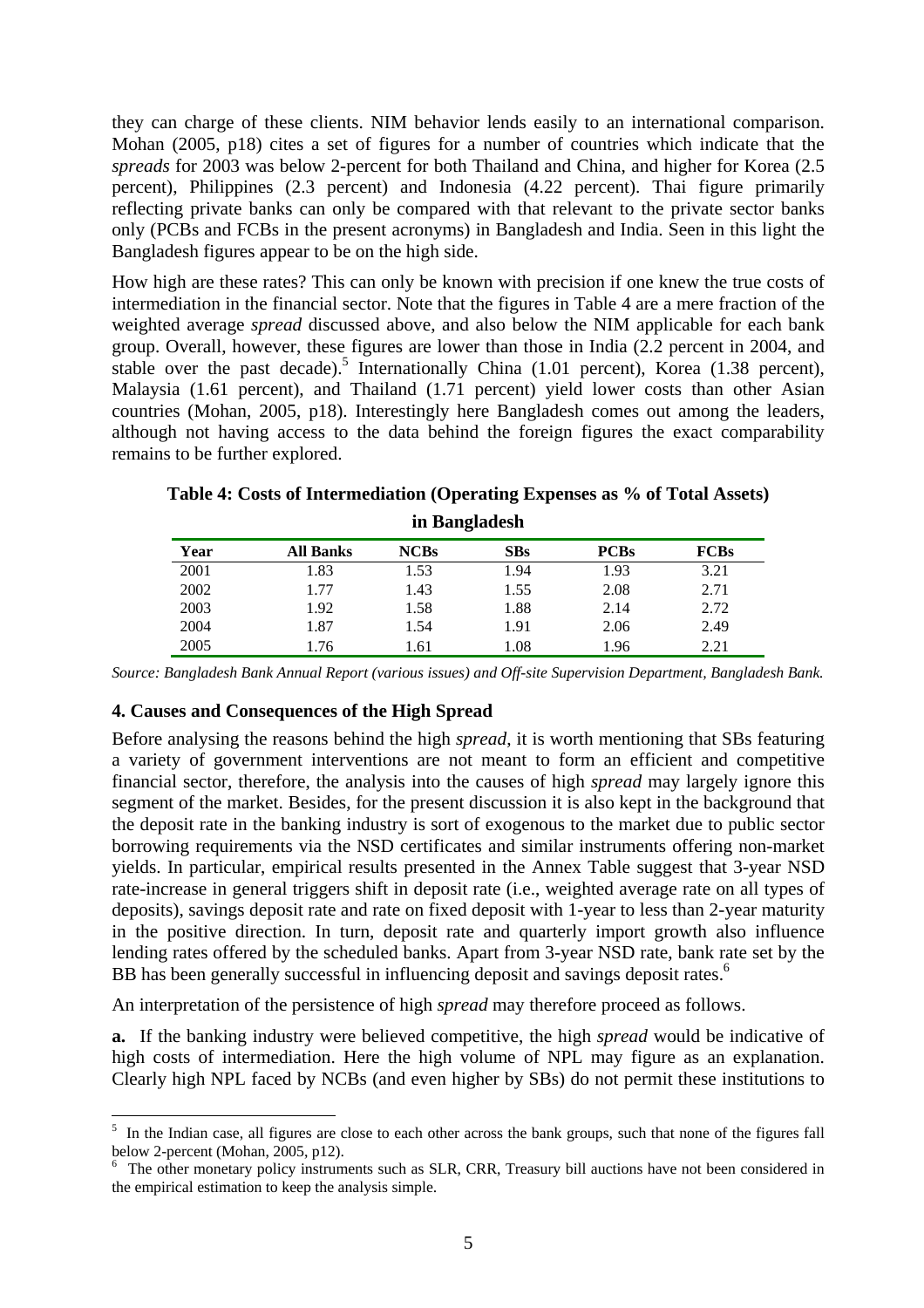make full use of their assets in earning the required return unless the lending rates are relatively high in relation to deposit rates. The question that arises is why competition among PCBs do not lead to a lowering of the *spread* in their segment of the market, and thus in the banking industry.

**b.** Another argument that may be put forward in explaining the high *spread* is that given the 'high' deposit rates in the banking industry, the addition of even a 'normal' intermediation costs would render the final break-even lending rate 'high', though this by itself does not explain high *spread*. However, potential investors would have to be imaginative in the use of money as they need to earn a high enough return to be able to pay the bank off. Thus if they undertake riskier than usual projects which on average yield higher returns, given the risks of default, the prudent lender has to take that into account as well in setting the 'break-even' lending rate. In this mechanism high deposit rate leads to a ratchet effect on the high lending rate, and hence the high *spread*. The above argument holds *a fortiori* in a non-competitive setting. Note that the high deposit rate which serves as a trigger in this construction may originate from the high rates available on public debt (Annex Table).

**c.** The remaining hypothesis is that the market is non-competitive, and the *spread* is mainly indicative of 'monopoly' profit. This view primarily rests on the market segmentation hypothesis, namely that each segment of the market (i.e., NCBs, PCBs, and FCBs) have distinct demand features which are catered only by the respective segment. The recent FCB behaviour is supportive of market segmentation; not only does this part of the market display a much higher *spread* than the rest, the differential seems robust, actually having risen substantially over the past two years (Table 1). Competition would have brought about the opposite trend.

The convergence of the *spread* between NCBs and PCBs over time may give an appearance of competition between these two segments of the market. However, the knowledge that the NCBs will not be allowed to exit the market simply on grounds of their losses would permit one to interpret *the observed spread in the NCB-PCB segment of the market as the minimum*  necessaryto meet the cash flow requirements of NCBs just to keep the latter functioning.<sup>7</sup> It is thus plausible that the more efficient firms among them (typically PCBs) enjoy some market power, and they exploit the advantage (i.e., earn excess profit) by adhering to the *spread* below which NCBs simply cannot operate. In other words, these better-run banks do not play the competitive game by paring the *spread* in order to win market share. The overall behaviour may then appear as one of tacit collusion within the PCB sector.

### **5. Conclusion**

To a degree the high *spread* reflects institutional inefficiencies. The inefficiency originated from the government's 'interventionist policies' of the past and inadequate technical skills in the arena of risk and portfolio management. In this regard, Mahmud (2004) has argued that Bangladesh adopted financial liberalization without preparing for adequate regulation and supervision. It is important to mention that if this situation of high *spread* continues indefinitely, private sector investment may be jeopardized. Given the preponderance of debt financing in the country, increases in the borrowing rates raise the cost of investment nearly proportionately and thus eliminates many possible investment projects that were at the margin of acceptance. Here the absolute level of the (real) lending rate matters more than the *spread*. Further, the resulting high cost of borrowing also puts strains on the government by increasing

<span id="page-8-0"></span> $\overline{a}$ 7 Note that the current income of NCBs, high *spread* notwithstanding, does not permit them to make adequate provisions for bad and doubtful debts as required under BB regulations. They do not maintain the capital adequacy ratios either.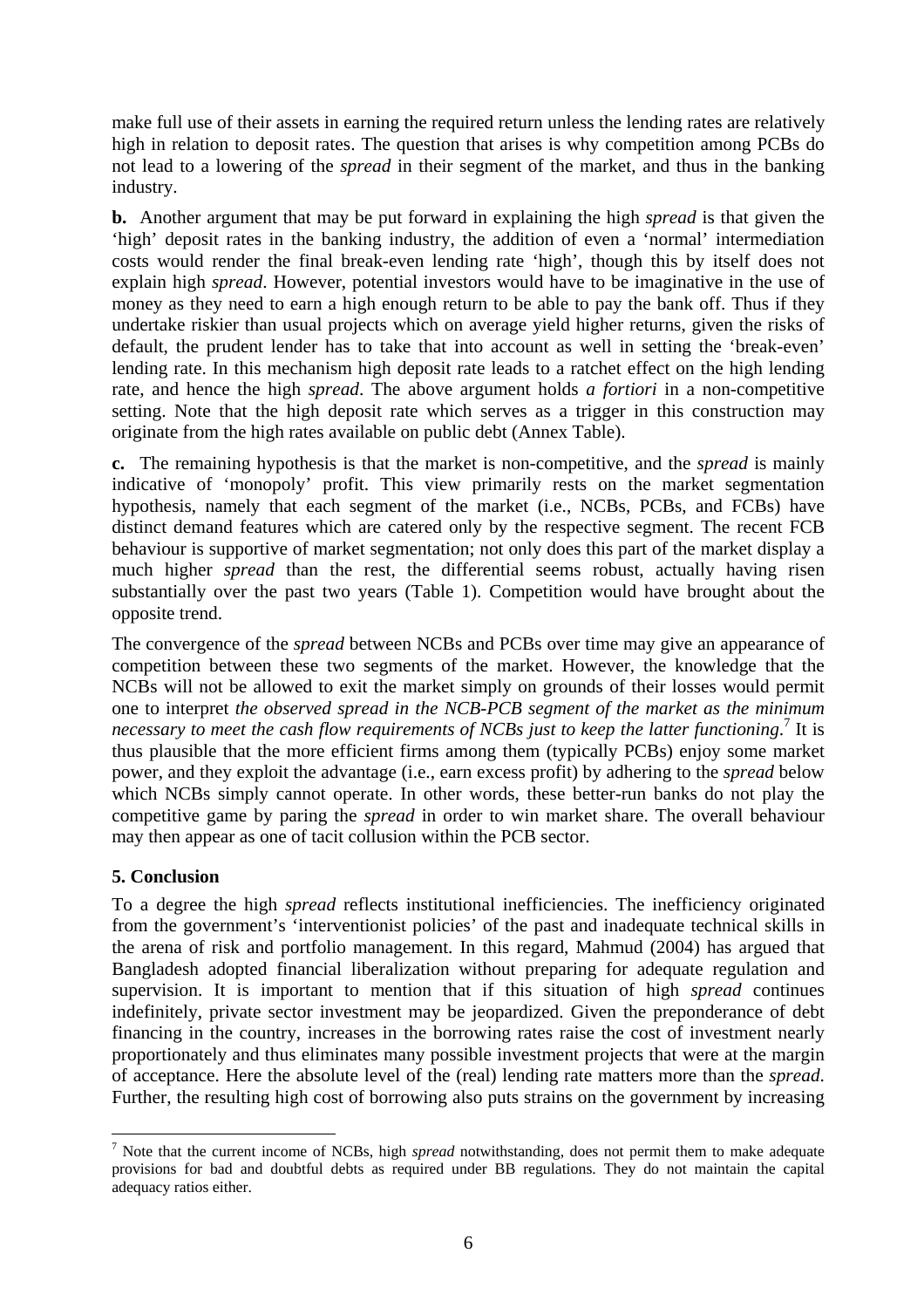the cost of servicing public borrowing from commercial banks as well as that from the nonbank public (Mahmud, 2004). Therefore, lowering of the high banking *spreads* would require substantial improvement in the current situation of limited competition, overstaffing, high administrative costs, the burden of NPLs, and above all, congruence between monetary and fiscal policy stances.

#### **References**

Bangladesh Bank. *Economic Trends* (various issues), Statistics Department, BB: Dhaka.

\_\_\_\_\_\_\_\_\_\_\_\_\_\_\_\_\_\_. *Bangladesh Bank Quarterly* (various issues), BB.

- Dickey, D. A. and W. A. Fuller (1981). "Likelihood Ratio Statistics for Autoregressive Time Series with a Unit Root," *Econometrica*, Vol. 49, pp. 1057-1072.
- International Monetary Fund (2005). *International Financial Statistics (IFs)*, Washington, D.C.
- Islam, E. Md. and N. Begum (2004). "High Lending Rates in Bangladesh: An Analytical Review," *Bank Parikrama*, Bangladesh Institute of Bank Management (BIBM), Vol. 29-29, pp. 100-119.
- Kwiatkowski, D., P. Phillips, P. Schmidt and Y. Shin (1992). "Testing the Null Hypothesis of Stationarity against the Alternative of a Unit Root," *Journal of Econometrics*, Vol. 54, pp. 159- 178.
- Mahmud, W. (2004). "Macroeconomic Management From Stabilization to Growth?," *Economic and Political Weekly*, Vol. 35, No. 36, pp. 4023-32.
- Mian, Md. A.M. (2004). "Interest Rate Spread of Commercial Banks Operating in Bangladesh," *mimeo*, BB, Dhaka.
- Mohan, R. (December 2005). "Reforms, Productivity and Efficiency in Banking: The Indian Experience," Address delivered at the 21<sup>st</sup> Annual General Meeting and Conference of the Pakistan Society of Development Economists*.*
- Phillips, P. C. B. and P. Perron (1988). "Testing for a Unit Root in Time Series Regression," *Biometrika,* Vol. 32, pp. 301-318.